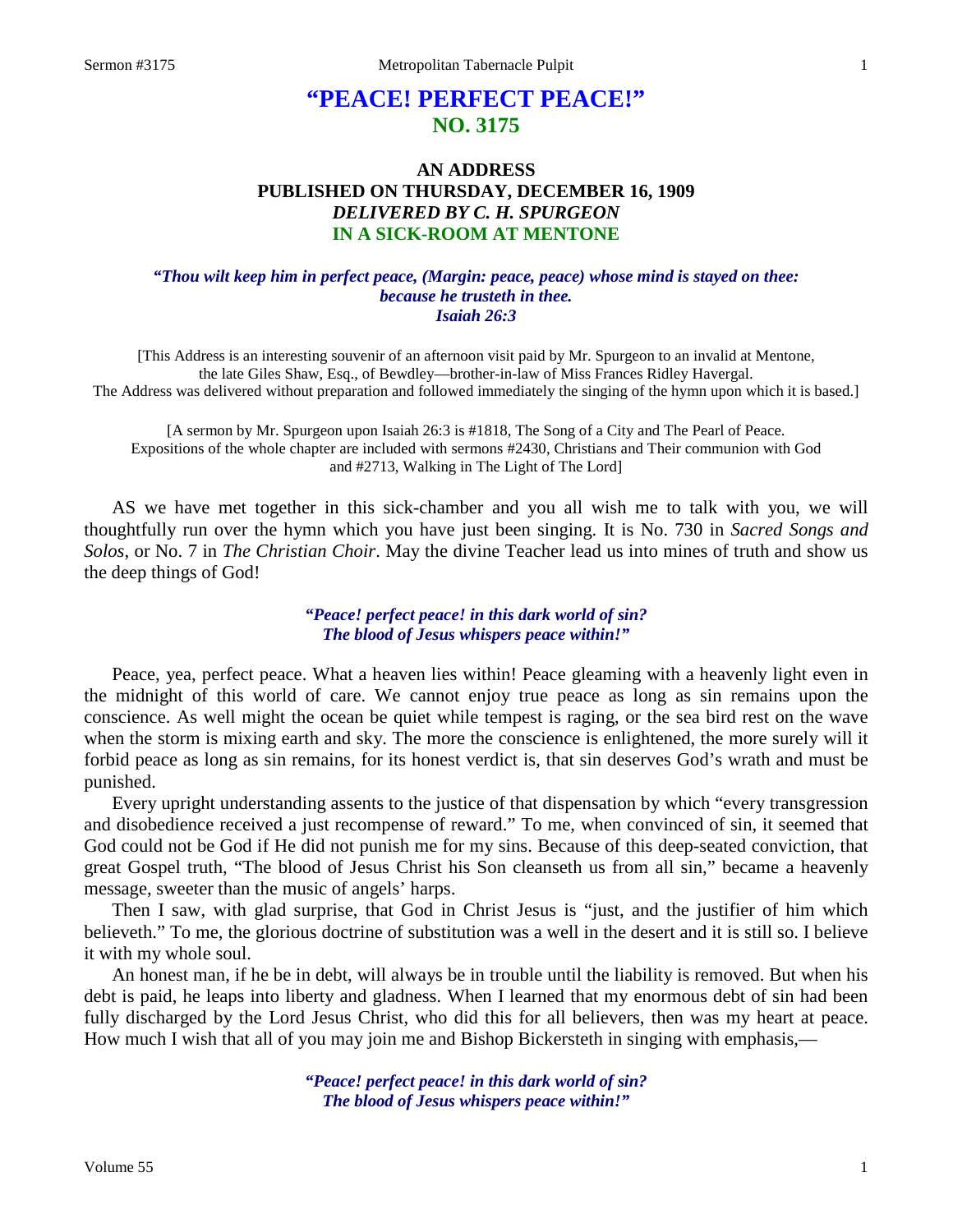The second verse goes on to speak of—

### *"Peace! perfect peace! by thronging duties press'd? To do the will of Jesus, this is rest."*

This peace is a present possession and may be enjoyed in the ordinary circumstances of life. Everyone who keeps house, every busy housewife, every man who is much occupied with his business, needs this verse.

### *"Peace, perfect peace, by thronging duties press'd."*

To be closely pressed by a crowd of duties does not tend to peace of spirit. You do not know how to get through all you have to do and there seems so much to be done all at once. If the duties world come in regular order and you could take them as they come, you might be at peace, even though incessantly occupied.

But when they come rushing in, helter-skelter—not only one thing, but twenty other things, all claiming to be done at once—then is the anxious soul apt to be disquieted. We are first wearied and then worried. To be perfectly at peace amid the hurry-burly of invading cares is a very blessed condition of soul—and the only way to reach it is described in the next line of the hymn,—

#### *"To do the will of Jesus, this is rest."*

To be sure that what you are doing is what Jesus would have you do is peace. Happy soul, that is doing what Jesus would have it do!

I put up this little question in the Orphanage, for the children to read, "WHAT WOULD JESUS DO?" This, if we have spiritual minds, will be one of the best guides for us when we are in difficulty as to what is the next thing for us to do. We would do good, but too many good things are present with us—and which is to be first? To know the will of Jesus, and to do it, is to abide in the peace of God. What we cannot do, we shall leave to Him, being assured that our duty does not lie in the region of the absolutely impossible.

> *"When obstacles and trials seem Like prison walls to be, I do the little I can do, And leave the rest to Thee."*

God comes in with His grace where the impossible shuts us out. There are two things we need never worry about—what we can do and what we cannot do. What remains?

The next verse is very sweet,—

*"Peace! perfect peace! with sorrows surging round? On Jesus' bosom nought but calm is found."*

Oh, those sorrows!—sorrows of sickness in ourselves and others. Bereavements, losses and crosses in daily life. Inabilities to succor and depressions of spirit. These last two are at times the worst of all, for then the sorrow gets right into the heart and becomes sorrow indeed! All the waters in the ocean are as nothing to the vessel so long as they are kept outside—but when they break into the cabin of the heart's assurance and begin to fill the hold of the heart—then are we in peril.

*"Peace, perfect peace, with sorrows surging round."*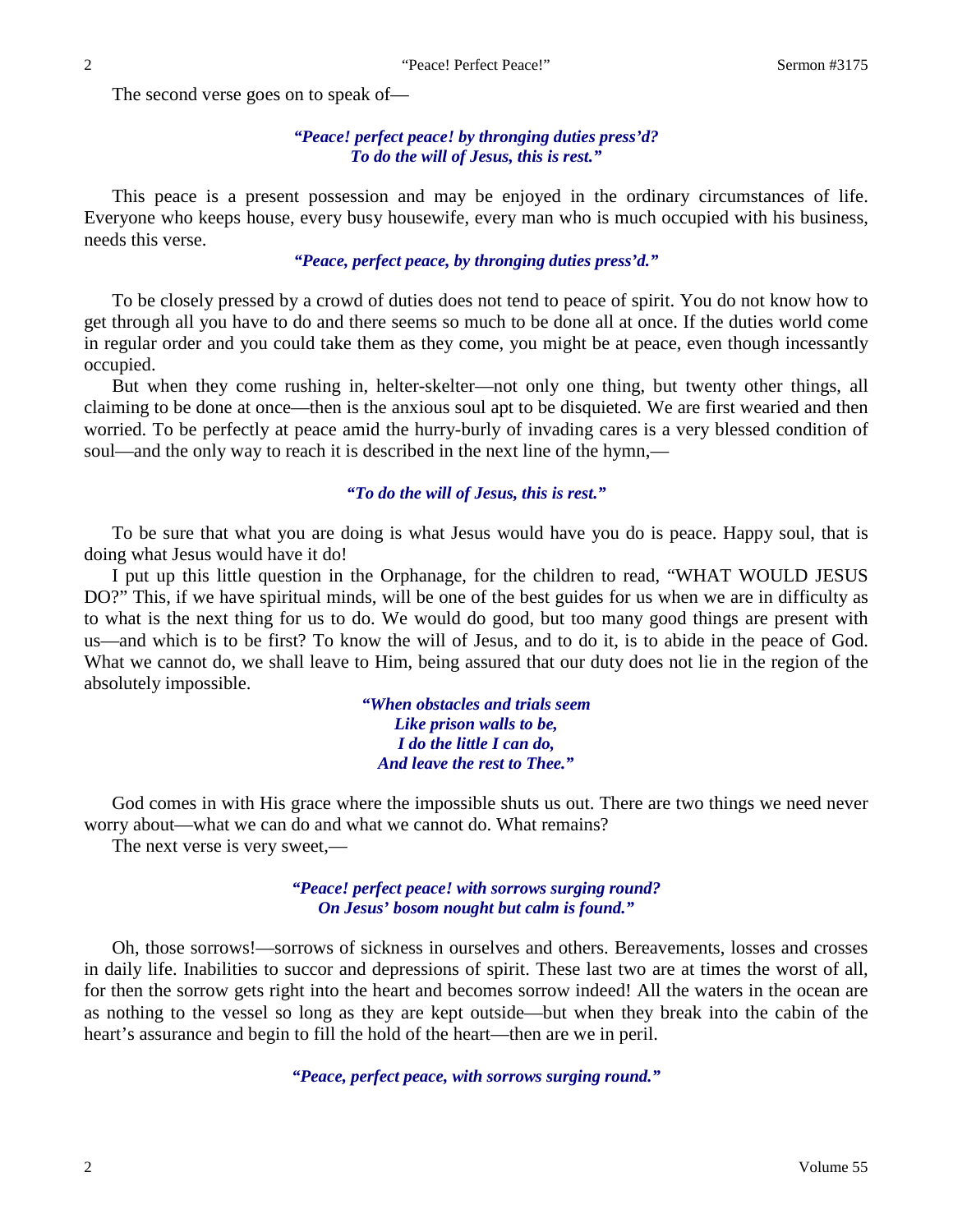This is the finger of God. It is not according to nature for a man to be just as happy when he is in adversity as in prosperity. Even when "sorrowful" to be "always rejoicing" is a paradox realized only by one who knows that next line,—

#### *"On Jesus' bosom nought but calm is found."*

Wonderful position! We cease to marvel at the deep calm which comes of it. I have sometimes noticed very little chicks nestling under their mother's wings, thrusting out their little heads from under her feathers, looking so warm and cozy that they did not seem to know that it was cold in the big world outside. Near their mother's bosom they chirped quite happily and were altogether unaffected by the frosts of the night or the chills of the day.

So we read, "He shall cover thee with his feathers, and under his wings shalt thou trust: his truth shall be thy shield and buckler." We get to Jesus and we find shelter and safety in Him, even as the little chicks beneath their mother's wings. Is it so with each one of you? A present salvation should yield you present consolation and it will do so if you act up to your position and privilege.

Tell your sorrow to Jesus. Leave your sorrow with Jesus. Bear your sorrow *for* Him. Bear your sorrow *with* Him and then see what peace, what perfect peace, you will enjoy, even "with sorrows surging round."

The next verse will suit us who are, for a while, a thousand miles from home.

#### *"Peace! perfect peace! with loved ones far away? In Jesus' keeping* **we** *are safe, and* **they***."*

Yes, the dear wife is at home. We do not know how things are going there with the children, and the servants, and the workpeople. All sorts of things are left as burdens upon the beloved ones at home. We leave our beloved with our God and commend the household far away to God, who is present everywhere.

A wandering son, a wayward daughter—we leave them all with Jesus. It is ordained by the providence of God that these loved ones should be far away and therefore it is right it should be so. Yes, that which God appoints is right—and *must be right*. Distance ordained of heaven is better than nearness of our own choosing. How sweet that line,—

#### *"In Jesus' keeping* **we** *are safe, and* **they!***"*

They are safe, too. It is all well with them. We cannot see them, but they are under the eye of Jesus. They are as near to Him as we are and in His keeping they are as safe as we are.

When I was a very little child, I lived so long with my grandfather that he became everything to me. And when I left him, it seemed like going among strangers. And I remember that Grandfather tried to comfort me by saying, "Ah, child! you are going away from Stambourne; but the same moon will shine where you are going. It will always be the same moon."

Often I looked at the moon and remembered that Grandfather was looking at it too, and we were not so very far away from one another. It is a sweet comfort to think that there is the same providence watching over the loved ones far away on the other side of the globe, in Australia, as there is watching over us who are gathered here. The absence of friends must not break our inward peace.

Some are naturally anxious and fretful, and this comes out most in their thoughts of those who are away. I was just now talking to a friend who tries to leave her troubles with the Savior, but very soon takes them up again and bears them on her own back. She casts her burdens on the Lord and then bows her own weary shoulders to the load. This, she confessed, she had done many times.

I said to her, "Do you keep your money in a bank?" "Yes," she replied. "Then," I said, "it is well for both of us that I am not your banker." "Why?" she asked. "Why," I replied, "if you were to place £100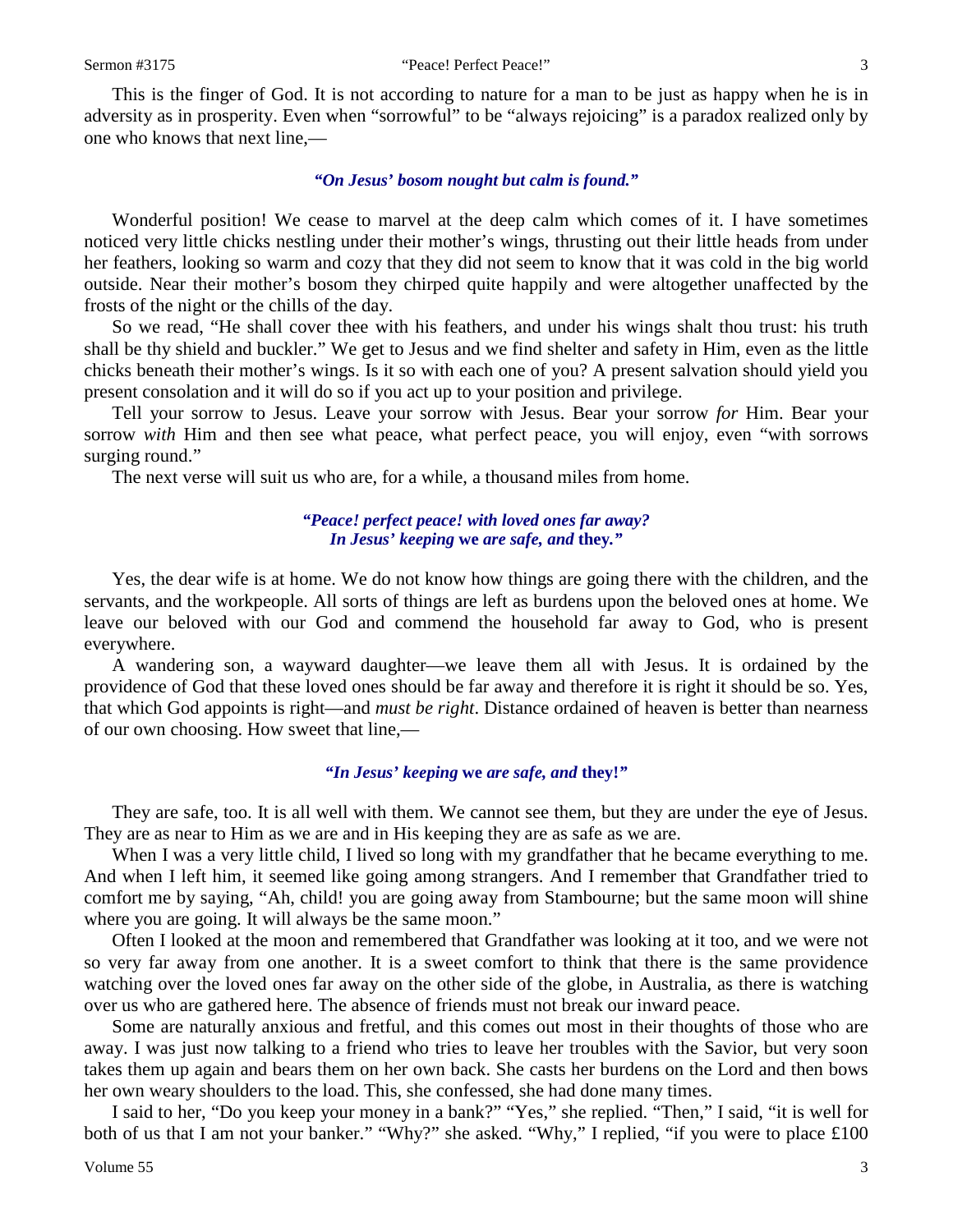with me, and then come back in five minutes and ask whether your money was safe, I should have to assure you that it could not be safer. Then you would probably want to see it and I would say, 'There is your money. You can draw it out at once.' I should not be best pleased if the next day you came again and repeated your question, and made a personal inspection. I am afraid I would say to you, 'You had better take your money and look after it yourself, for it is evident that you have little or no confidence in me."

At any rate, however I might take it, it would be very provoking conduct. We must not talk of confidence in our Lord Jesus and then withdraw at the first sign of trouble or difficulty. "We are safe, and they." Will not an assured conviction of this truth bathe us in seas of heavenly peace? The Lord make it so with us all!

Now for verse five,—

### *"Peace! Perfect peace! our future all unknown? Jesus we know, and He is on the throne."*

That is the end of all doubts about the future, "He is on the throne." His hand is on the helm to steer the ship. He is in the place of sovereign government—nothing can happen but what He ordains or permits. Ah, dear friends! Some of us have need to remember such a verse as this.

We went home one year from this place, two of us, as happy as birds could be, and within a very few days one had lost his wife, and the other one dear friend, and then another. We will not try to peer through that telescope which would unveil the future. It may be that dark scenes will startle us before we reach the eternal light. We do not know, and need not wish to know, what is appointed for us—but this great and comfortable truth meets it all,—

### *"Jesus we know, and He is on the throne."*

We can very well leave all things with our crowned Head. I suppose none of us would wish to contradict *Him*, nor to have anything arranged otherwise than His loving mind appoints. If He stood by us this afternoon, and said to any one of us, "My child, I have arranged your way in tender love and wisdom," no one of us would wish it to be otherwise.

If He said to us, "I have appointed so-and-so," would we say to Him, as Joseph said to Jacob, "Not so, my Father," and would we wish Him to uncross the hands which He guides so wittingly? Would we not ask for the cross-handed blessing? Let the King be a king, and do what seems Him good! May we not only say that, but stand to it in the trying hour.

### *"Peace! Perfect peace! death shadowing us and ours? Jesus has vanquished death and all its powers."*

Death is the last enemy, but more—he is "the last enemy that *shall be destroyed*." He cannot touch a child of God. Only his shadow may fall upon us. How small a thing is this! The shadow of a sword cannot kill, the shadow of a dog cannot bite, the shadow of a lion cannot rend, and the shadow of death cannot destroy.

#### *"Death shadowing us and ours."*

Well, well, we are not silly babes, that can be frightened at a shadow, for-

### *"Jesus has vanquished death and all its powers."*

He did it by His own death and resurrection. That resurrection transformed death into quite another thing from what it was before. Death used to be as a black cavern in the mountains. Men said that many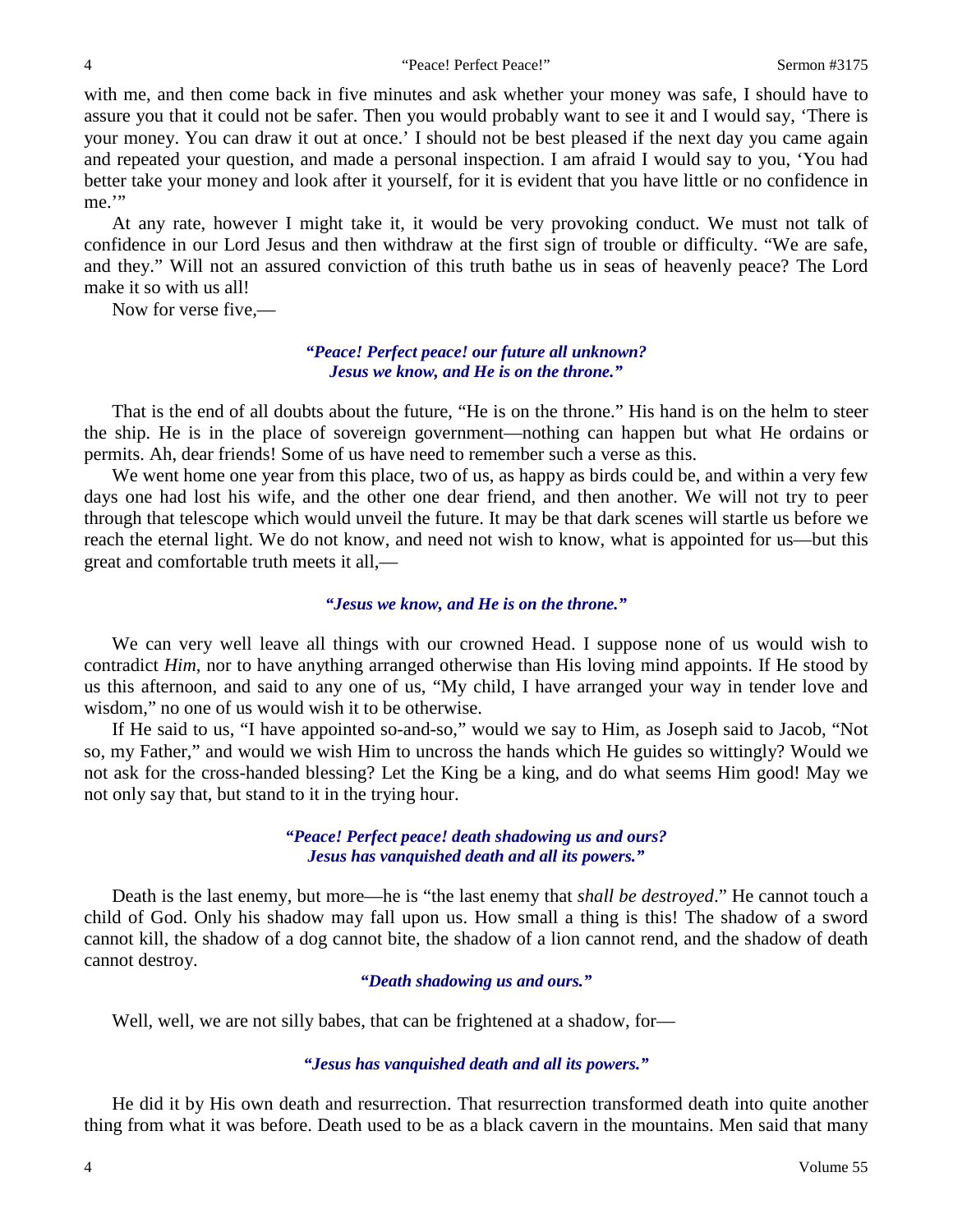were the footsteps into it, but that there were none from it. It was an awful, all-devouring cavern, but Jesus has, by passing through it, turned the cavern into a tunnel. He went in at the gloomy side, but He remained not in the heart of the earth—He re-appeared at the other side. So that, now death is all on the way to heaven and immortality.

I have heard of an aged Christian sister at Plymouth, who had been for many years troubled with the fear of death, but she got over it, and was very happy and very cheerful when speaking about her departure. She lived in a room of her own, and one night she said to the friends in the house, "I believe I shall see the Lord tomorrow." It was on a Saturday night she spoke thus and according to her wish, they did not disturb her in the morning.

But as they did not hear anything from her as the day passed on, they went to her room about midday and sure enough, she was with her Lord. On a piece of paper which lay on her bed, they found these lines written,—

> *"Since Jesus is mine, I'll not fear undressing, But gladly put off these garments of clay; To die in the Lord is a covenant blessing, Since Jesus to glory through death led the way."*

That is the way to look at it.

*"Peace, perfect peace, death shadowing us and ours? Jesus has vanquished death and all its powers."*

Then comes the last verse,—

*"It is enough: earth's struggles soon shall cease, And Jesus calls us to heaven's perfect peace."*

Dear friends, it is very essential that we, as Christian people, should not only talk about this peace and believe in it, but that we should enjoy it and exhibit it. I believe that to some of you, the best way in which you can honor God and win others to Christ is by exhibiting a quiet, cheerful frame of mind, especially in sickness.

Nothing is so convincing to ungodly men as to see Christians very calm in time of danger, very resigned in the hour of affliction, very patient under provocation, and taking things altogether, as Christians should take them, as from the hand of God. They are struck with it, for it is so different from what they feel within themselves.

When their earth shakes, when their foundations are removed, when their health is gone, when their earthly comforts are taken away—what have they left? But you and I have just as much left when all these things are gone as we had before. While we have earthly comforts, we have learned to see God in them all. And when they are taken away, we see them all in God.

But the ungodly have not that wonderful sense of the full possession of all things, which is the peculiar delight of the heirs of salvation. You and I are like Jacob. The Lord said to him, "The land whereon thou liest, to thee will I give it." You have only to lie down upon a promise and you may claim it for yourself—it is yours by the Magna Charta of faith.

Go to the Bible and whatever promise you find there addressed to a child of God, stretch yourself upon it and so make it your own—and it will be so. Remember how the Lord spake to Abraham, "Lift up now thine eyes, and look from the place where thou art northward, and southward, and eastward, and westward: for all the land which thou seest, to thee will I give it." Let us believe that God has given us all things in giving us His Son.

*"This world is ours, and worlds to come,*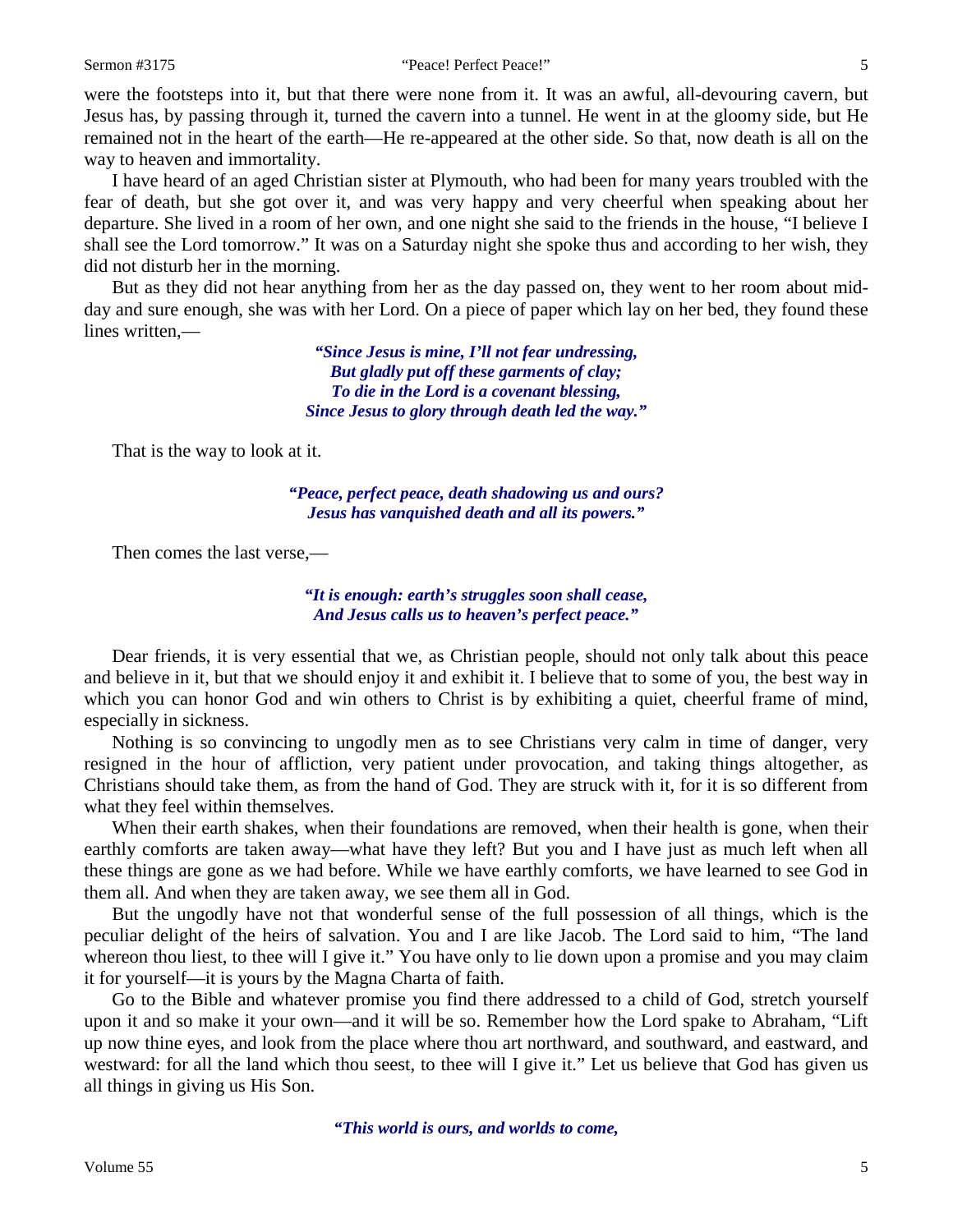#### *Earth is our lodge, and heaven our home."*

We must get this perfect peace of which we have now been singing and speaking. I admire in certain of the saints their self-command, their great quiet, and deep restfulness of spirit. It is not everything, but it is a very great deal. It is all the more needful just now, because the world is in such a hurry. It is needful to us when we are weak and suffering, and when we are surrounded by cares and sorrows. Yet it is quite as valuable when we are strong and young, and comforts would tempt us aside.

Oh, that the world may see that we have a peace that cannot be taken away from us by force or fraud! I do not quite like that saying of Addison, "Come here, young man, and see how a Christian can die," it looks too theatrical. But I should like it to be so with us, that men might turn aside to see how a Christian can live. O Lord and Giver of peace, grant us Your peace, and grace to keep it, even to the end!

#### **EXPOSITION BY C. H. SPURGEON**

# *HOSEA 14*

**Verse 1.** *O Israel, return unto the LORD thy God;* [See sermon #2192, The Joyous Return]

Bless His name that He is still your God. However much you may have backslidden, you have not lost your right to claim Him as your God, for He is yours eternally by a fixed entail. And because He is still your God, let His everlasting kindness entice you to come back to Him."

**1.** *For thou hast fallen by thine iniquity.*

"You have lost your comforts, you have become a poor despicable creature. You have fallen by your iniquity—this is the core of all the mischief—your sin is the seed of all your ruin. Get rid of that and you shall soon have your comforts back again."

**2.** *Take with you words, and turn to the LORD: say unto him,*

See, He puts the words into your mouth, as if He felt persuaded that you would say, "Lord, I cannot pray an acceptable prayer," He makes one for you, so that you, who have backslidden the most and have gone the farthest astray, may have no excuse, "Turn to the LORD: say unto him,"

**2.** *Take away all iniquity, and receive us graciously: so will we render the calves of our lips*.

"Our thankfulness shall give You such hearty praise that it shall not be like the Jew's slender sacrifice, when he offered the turtle-doves or the young pigeons, but we will give You of our praise as hearty a sacrifice as when the devout Israelite brought the young bullock, the very best of his beasts, to be offered upon the altar of his God. So we will offer to You the calves of our lips."

### **3.** *Asshur shall not save us;*

Backslider, have you been putting your trust anywhere but in God, hoping to find comfort in the world and in sin? Then make this confession, "Asshur shall not save us;"

#### **3.** *We will not ride upon horses:*

These were the confidence of the Egyptians—and the Israelites vainly tried to imitate their powerful and rich neighbors, so we will not put our confidence in the strength of cavalry.

**3.** *Neither will we say anymore to the work of our hands, Ye are our gods:*

Happy is that man who turns aside from every idol and trusts in God alone. It is a mark of very black backsliding when we begin to make our business, our families, our pleasures, and our bodily health the objects of such tender consideration that we virtually say to them, "Ye are our gods."

**3-4.** *For in thee the fatherless finds mercy. I will heal their backsliding I will love them freely: for mine anger is turned away from him.* [See sermons #501, Grace Abounding and #920, Backsliding Healed]

Everlastingly turned away through the complete and satisfactory atonement of Jesus Christ.

**5.** *I will be as the dew unto Israel:*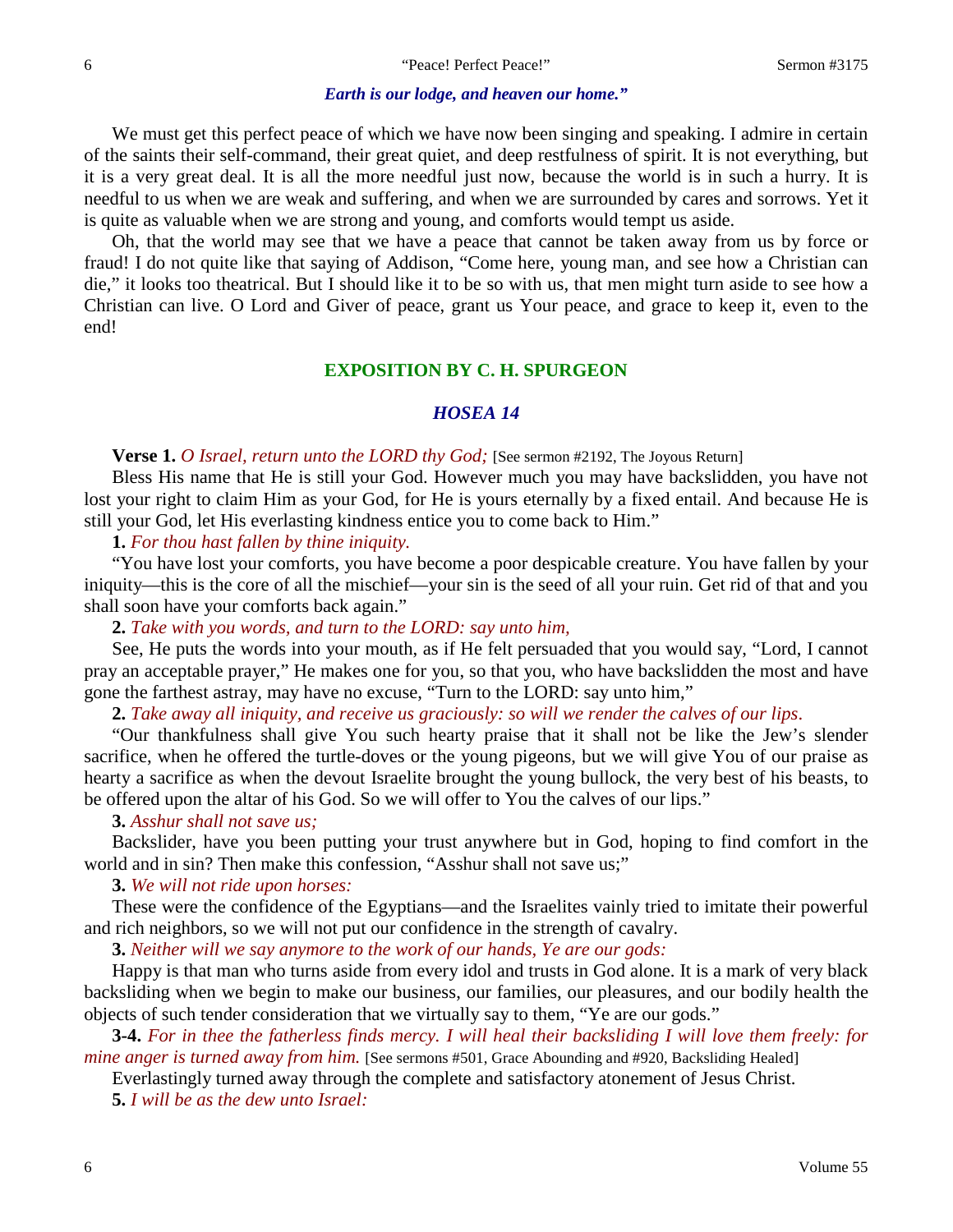#### Sermon #3175 "Peace! Perfect Peace!" 7

The dew is God's gift and so is grace. The dew falls silently, yet copiously, and bedews both the leaf and the root sufficiently. "I will be as the dew unto Israel," is a promise to the man of faith, the man of prayer, the man who can endure trial, "I will be as the dew unto Israel;"

# **5.** *He shall grow as the lily,*

It is "the daffodil" in the original, the yellow daffodil, in the East, springs up after a shower where you could not have perceived anything before. Yet there is the idea of frailness in that simile, so it is balanced by the next one:

# **5.** *And cast forth his roots as Lebanon.*

After you have grown upward, you must grow downward—and growing downward, though it may not be so pleasant—is quite as excellent as growing upward, so the promise to you is, "He shall grow as the lily, and cast forth his roots as Lebanon."

**6.** *His branches shall spread,*

This is growing sideways. So the believer spreads his branches by public profession and testimony, after having become deeply rooted in the faith and having grown up in love to God, then He begins to spread his shadow over the sons of men by telling—

### *"To sinners round, What a dear Savior he has found."*

### **6.** *And his beauty shall be as the olive tree,*

Which largely consists in its fruitfulness. That is always the most beautiful olive which bears the most fruit. So the fruitful Christian shall have the beauty of the olive tree. Besides, the olive is an evergreen and the Christian's beauty is of a kind that shall never fade. There is an old saying, "Beauty soon fades," but that does not mean the Christian's beauty, for that shall never fade, neither in life, nor in death, nor in eternity.

### **6.** *And His smell as Lebanon.*

That is, the holy influence of his life and conversation shall be as fragrant to God and man as are the perfumes exhaled by the sweet flowers upon the side of Mount Lebanon.

**7.** *They that dwell under his shadow shall return:*

His children, his servants, his congregation shall be blessed by his gracious influence. As the Upas tree drops with deadly poison, so the tree of grace in a Christian drops living drops to fall on dead souls.

**7.** *They shall revive as the corn,*

Which suddenly springs up in the East after rain falls,

**7.** *And grow as the vine:*

The branches shall in their turn become fruitful.

**7.** *The scent thereof shall be as the wine of Lebanon.*

Our families and households should be so well-ordered that, not only we ourselves personally, but all in our household, should have a heavenly influence, a blessed savor upon all around us.

**8.** *Ephraim shall say, What have I to do any more with idols?* [See sermons #1339, Idols Abolished and #2474, The Great Change]

Let that question also go round our ranks, "What have I to do any more with idols? I, who am bought with the precious blood of Jesus? I, who am named by the name of Jesus? I, who have been baptized into the Sacred Trinity—what have I to do anymore with idols?" You may make an idol of that boy or girl of yours. You may make an idol of that house or garden of yours. You may make an idol of that business or profession of yours. Do not so, I entreat you, but rather say, "What have I to do any more with idols?"

**8.** *I have heard him, and observed him: I am like a green fir tree.* That is what Ephraim says, and this is what God says: **8.** *From me is thy fruit found:* [See sermon #557, Where to Find Fruit]